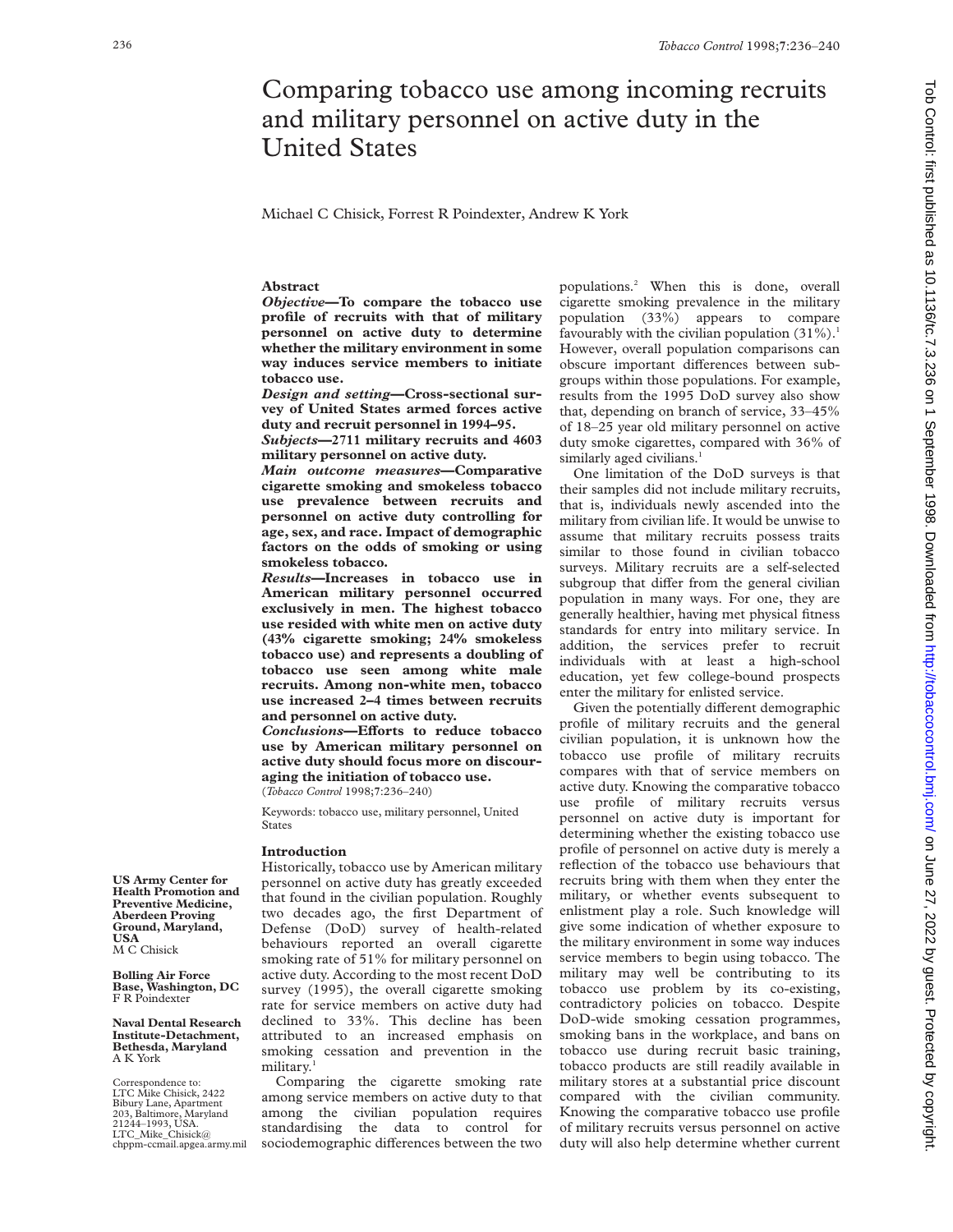*Table 1 Unweighted distribution of recruit (R) and active duty (AD) samples, by age, sex, and race*

|             | Whites |      | <b>Blacks</b>  |     | Others           |                |
|-------------|--------|------|----------------|-----|------------------|----------------|
| Age (years) | R      | AD   | R              | AD  | $\boldsymbol{R}$ | AD             |
| Men         |        |      |                |     |                  |                |
| $18 - 19$   | 701    | 157  | 198            | 35  | 118              | 18             |
| $20 - 24$   | 566    | 2128 | 190            | 502 | 116              | 286            |
| $25 - 29$   | 56     | 459  | 17             | 127 | 15               | 74             |
| $30 - 34$   | 10     | 71   | $\overline{4}$ | 26  | 6                | 22             |
| Total       | 1333   | 2815 | 409            | 690 | 255              | 400            |
| Women       |        |      |                |     |                  |                |
| $18 - 19$   | 221    | 24   | 60             | 8   | 48               | $\overline{2}$ |
| $20 - 24$   | 216    | 311  | 67             | 138 | 34               | 46             |
| $25 - 29$   | 36     | 87   | 13             | 42  | $\overline{2}$   | 15             |
| $30 - 34$   | 8      | 15   | 6              | 7   | 3                | 3              |
| Total       | 481    | 437  | 146            | 195 | 87               | 66             |

military tobacco control policies and programmes, which emphasise tobacco cessation, are adequate or whether a more expanded strategy, including tobacco interdiction, is indicated.

Only one previous study has explored the comparative tobacco use profiles of military recruits and personnel on active duty. This 1988 survey of male navy personnel<sup>3</sup> has several serious design limitations. First, the authors did not adequately describe their sampling strategy. They merely described the source and size of their recruit and active duty samples, but not how either was selected. Nor did the authors mention non-response. It is unclear whether either the recruit or active duty samples were random and representative of the populations from which they were drawn or whether they were convenience samples. Second, the authors chose an inappropriate comparison sample by including officers and by including enlisted personnel beyond the age range of recruits in its active duty sample. Third, the age and race composition of the comparison active duty sample was not standardised to that of the recruit sample so that overall smoking prevalence rates between the two groups could be directly compared. These limitations could introduce serious bias into the findings.

Our study overcomes these limitations and expands the scope of the research to include smokeless tobacco (SLT), service members from the other armed services beyond the navy, and women.

## **Methods**

The data for this study come from the 1994 Tri-Service Comprehensive Oral Health Survey, a 30-site, cross-sectional survey of American army, navy, marine, and air force active duty and recruit personnel.<sup>4</sup> We drew the recruit sample  $(n = 2711)$  at recruit in-processing centres using stratified, systematic random sampling. Personnel on active duty  $(n = 15915)$  were selected using stratified, multistage random sampling and were surveyed at military dental clinics. Women and minorities were oversampled. All of the recruit sample and  $82\%$  of the active duty sample (n = 13 050) participated in the survey.

All participants, whether recruits or personnel on active duty, completed a self-administered, electronic questionnaire<sup>5</sup> that included queries on cigarette smoking and SLT use. For both groups, the questions were worded identically and were administered in an identical format. We defined a cigarette smoker as someone who answered "yes" to the question: "Do you smoke cigarettes now?". We defined a SLT user as someone who answered "yes" to either of the following questions: "Do you use snuff now?" and "Do you use chewing tobacco now?". Data were collected on the recruit sample between February and July 1994 during in-processing, not during basic training. In-processing occurs during the first three days following the recruit's arrival at a basic training centre. Data were collected on the active duty sample between April 1994 and January 1995.

To make the two groups comparable in demographic composition, we removed from the active duty sample all officers, all personnel over 34 years of age, and all personnel with greater than five years of military service. This created a final active duty sample of 4603. A comparison of the two unweighted samples stratified by age, sex, and race is presented in table 1.

We did two types of analysis. First, we compared tobacco use between active duty and recruit military personnel after stratifying the weighted samples by age, sex, and race. We weighted the data to reflect the respective total populations of 18–34 year old recruits and personnel on active duty—101 072 and 711 534, respectively. We calculated point estimates and 95% confidence intervals (CIs). For all

*Table 2 Proportion of 18–34 year old recruits (R) and military personnel on active duty (AD) who smoke, by age, sex, and race*

|             | Whites           |               |      |               |              | Blacks       |            |               |            | Others        |         |               |  |  |
|-------------|------------------|---------------|------|---------------|--------------|--------------|------------|---------------|------------|---------------|---------|---------------|--|--|
|             | $\boldsymbol{R}$ |               | AD   |               | R            |              | AD         |               | R          |               | AD      |               |  |  |
| Age (years) | (%)              | 95% CI        | (%)  | 95% CI        | (%)          | 95% CI       | (%)        | 95% CI        | (%)        | 95% CI        | (%)     | 95% CI        |  |  |
| Men         |                  |               |      |               |              |              |            |               |            |               |         |               |  |  |
| $18 - 19$   | 20.3             | $17.3 - 23.3$ | 42.0 | 34.3-49.7     | 4.5          | $1.6 - 7.4$  | 25.9       | $11.4 - 40.4$ | 9.3        | $4.1 - 14.5$  | 28.6    | $7.7 - 49.5$  |  |  |
| $20 - 24$   | 21.4             | $18.0 - 24.8$ | 36.8 | $34.8 - 38.8$ | 7.0          | $3.4 - 10.6$ | 15.9       | $7.9 - 23.9$  | 14.8       | $8.3 - 21.3$  | 24.5    | $19.5 - 29.5$ |  |  |
| $25 - 29$   | 25.8             | $14.4 - 37.2$ | 32.3 | $28.0 - 36.6$ | $\mathbf{0}$ | $\Omega$     | 15.0       | $8.8 - 21.2$  | 9.8        | $-5.2 - 24.8$ | 25.0    | $15.1 - 34.9$ |  |  |
| $30 - 34$   | $\star$          |               | 43.5 | $32 - 55.0$   | $\star$      | $\star$      | 23.0       | $6.9 - 39.1$  | $\star$    | $^{\star}$    | 21.4    | $4.3 - 38.5$  |  |  |
| Total       | 21.1             | $18.9 - 23.3$ | 42.8 | $41.0 - 44.6$ | 5.4          | $3.2 - 7.6$  | 20.4       | $17.4 - 23.4$ | 11.5       | $7.6 - 15.4$  | 26.4    | $22.1 - 30.7$ |  |  |
| Women       |                  |               |      |               |              |              |            |               |            |               |         |               |  |  |
| $18 - 19$   | 28.7             | $22.7 - 34.7$ | 15.6 | $31.3 - 30.1$ | 3.3          | $-1.2 - 7.8$ | $\star$    | $\star$       | 28.8       | $16.0 - 41.6$ | $\star$ | $\star$       |  |  |
| $20 - 24$   | 24.6             | $18.9 - 30.3$ | 30.8 | $25.7 - 35.9$ | 13.2         | $5.1 - 21.3$ | 6.8        | $2.6 - 11.0$  | 13.4       | $2.0 - 24.8$  | 15.4    | $5.0 - 25.8$  |  |  |
| $25 - 29$   | 26.8             | $12.3 - 41.3$ | 38.5 | $28.3 - 48.7$ | $\star$      | $^{\star}$   | 17.9       | $6.3 - 29.5$  | $^{\star}$ | $\star$       | 41.8    | $16.8 - 66.8$ |  |  |
| $30 - 34$   | $\star$          | $\star$       | 12.2 | $-4.4 - 28.8$ | $\star$      | $\star$      | $^{\star}$ | $\star$       | $\star$    | $\star$       | $\star$ | $\star$       |  |  |
| Total       | 26.3             | $22.4 - 30.2$ | 24.0 | $20.0 - 28.0$ | 9.9          | $5.1 - 14.7$ | 6.8        | $3.3 - 10.3$  | 26.2       | $17.0 - 35.4$ | 36.0    | 24.4-47.6     |  |  |

\*Insufficient sample size for stable estimate.

CI = confidence intervals.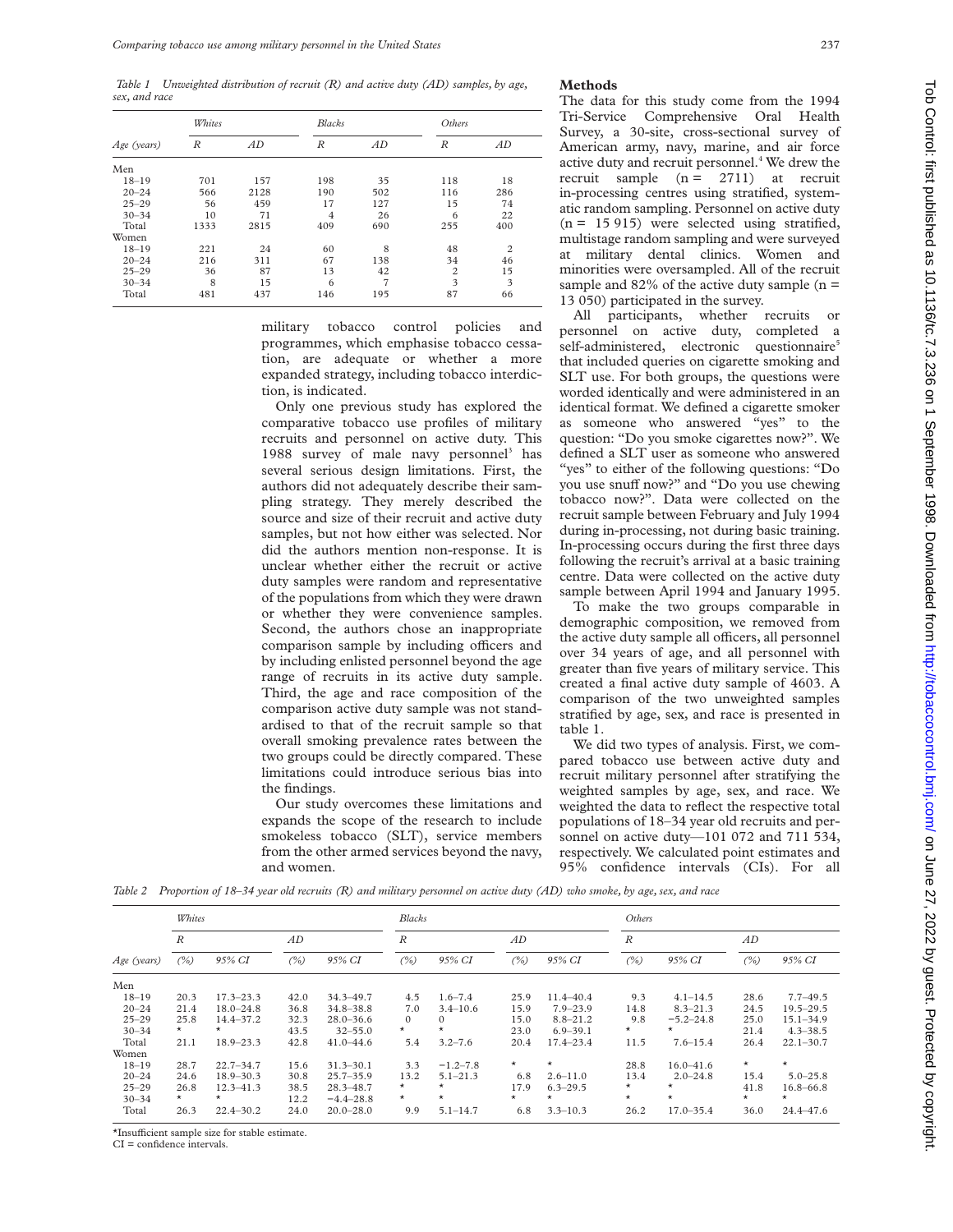*Table 3 Proportion of 18–34 year old recruits (R) and military personnel on active duty (AD) who use smokeless tobacco, by age, sex, and race*

|             | Whites           |              |          |               |                  | Blacks        |              |               |                  | Others       |              |               |  |
|-------------|------------------|--------------|----------|---------------|------------------|---------------|--------------|---------------|------------------|--------------|--------------|---------------|--|
|             | $\boldsymbol{R}$ |              | AD       |               | $\boldsymbol{R}$ |               | AD           |               | $\boldsymbol{R}$ |              | AD           |               |  |
| Age (years) | (%)              | 95% CI       | (%)      | 95% CI        | (%)              | 95% CI        | (%)          | 95% CI        | (%)              | 95% CI       | (%)          | 95% CI        |  |
| Men         |                  |              |          |               |                  |               |              |               |                  |              |              |               |  |
| $18 - 19$   | 11.7             | $9.3 - 14.1$ | 23.0     | $16.4 - 29.6$ | $\mathbf{0}$     | $\mathbf{0}$  | 0.7          | $-2.1 - 3.5$  | 2.3              | $-0.4 - 5.0$ | 9.4          | $-4.1 - 22.9$ |  |
| $20 - 24$   | 10.6             | $8.1 - 13.1$ | 22.9     | $21.1 - 24.7$ | $\Omega$         | $\Omega$      | 1.6          | $0.5 - 2.7$   | 2.7              | $-0.2 - 5.6$ | 8.3          | $5.1 - 11.5$  |  |
| $25 - 29$   | 3.4              | $-1.3-8.1$   | 19.6     | $16.0 - 23.2$ | 8.9              | $-4.6 - 22.4$ | 3.2          | $0.1 - 6.3$   | $\mathbf{0}$     | $\mathbf{0}$ | 8.1          | $1.9 - 14.3$  |  |
| $30 - 34$   | $\star$          | $\star$      | 19.8     | $10.5 - 29.1$ | $\star$          | $\star$       | 4.4          | $-3.5 - 12.3$ | $^{\star}$       | $\star$      | $\Omega$     | $\Omega$      |  |
| Total       | 10.9             | $9.2 - 12.6$ | 24.4     | $22.8 - 26.0$ | 0.5              | $-0.2 - 1.2$  | 1.3          | $0.5 - 2.1$   | 2.2              | $0.4 - 4.0$  | 8.6          | $5.9 - 11.3$  |  |
| Women       |                  |              |          |               |                  |               |              |               |                  |              |              |               |  |
| $18 - 19$   | 0.9              | $-0.3-2.1$   | $\Omega$ | $\Omega$      | $\Omega$         | $\mathbf{0}$  | $\star$      | $^{\star}$    | $\mathbf{0}$     | $\Omega$     | $\star$      | $\star$       |  |
| $20 - 24$   | $\Omega$         | $\Omega$     | 0.9      | $-0.1-1.9$    | $\mathbf{0}$     | $\Omega$      | 0.8          | $-0.6 - 2.2$  | $\mathbf{0}$     | $\mathbf{0}$ | $\Omega$     | $\Omega$      |  |
| $25 - 29$   | 2.6              | $-2.6 - 7.8$ | 0.9      | $-1.1 - 2.9$  | $\star$          | $\star$       | $\mathbf{0}$ | 0             | $^{\star}$       | $\star$      |              | $\Omega$      |  |
| $30 - 34$   | $\star$          | $\star$      | 6.4      | $-6.0 - 18.8$ | $\star$          | $\star$       | $\star$      | $^{\star}$    | $\star$          | $\star$      | $\star$      | $^\star$      |  |
| Total       | 0.6              | $-0.1-1.3$   | 0.6      | $-0.1 - 1.3$  | 2.4              | $-0.1 - 4.9$  | 0.4          | $-0.5$        | $\mathbf{0}$     | $\mathbf{0}$ | $\mathbf{0}$ | $\mathbf{0}$  |  |

\*Insufficient sample size for stable estimate.

CI = confidence intervals.

stratified analyses, estimates for cells containing fewer than 15 observations were excluded because the size of these subsamples was too small to provide stable estimates. To compare tobacco use across all age levels for each sex and race subgroup between the two populations, we standardised the demographic profile of the population on active duty to that of the recruit population.<sup>2</sup>

For our second type of analysis, we conducted backwards, stepwise logistic regression analyses on the unweighted samples, using the regression strategy advocated by Hosmer and Lemshow.<sup>6</sup> We performed all analyses using Stata statistical software.

## **Results**

Results of our post-stratification analyses for cigarette smoking and SLT use are presented in tables 2 and 3. The highest levels of smoking (42.8%) and SLT use (24.4%) among 18–34 year old enlisted military personnel reside with white men on active duty, and represent a doubling of tobacco use found among white male recruits. Between recruits and personnel on active duty, smoking prevalence doubled for non-white/non-black men from 11.5% to 26.4%, quadrupled for black men from 5.4% to 20.4%, but remained unchanged for women of all races at roughly 25% for whites and nonwhites/non-blacks and 10% for blacks.

*Table 4 Proportion of 18–34 year old recruits and military personnel on active duty who smoke cigarettes or use smokeless tobacco, by branch of service*

|                                      | <b>Smoking</b>           |                             |                                                                |                             |                              |                                                                  |                          |                           | Smokeless tobacco (men only)                               |                            |                              |                                                                  |
|--------------------------------------|--------------------------|-----------------------------|----------------------------------------------------------------|-----------------------------|------------------------------|------------------------------------------------------------------|--------------------------|---------------------------|------------------------------------------------------------|----------------------------|------------------------------|------------------------------------------------------------------|
|                                      | Recruits                 |                             |                                                                | Active duty                 |                              |                                                                  | Recruits                 |                           |                                                            | Active duty                |                              |                                                                  |
| Service                              | $\boldsymbol{n}$         | (%)                         | 95% CI                                                         | $\boldsymbol{n}$            | (%)                          | 95% CI                                                           | $\boldsymbol{n}$         | (%)                       | 95% CI                                                     | $\boldsymbol{n}$           | (%)                          | 95% CI                                                           |
| Army<br>Air force<br>Marines<br>Navy | 535<br>751<br>716<br>709 | 16.0<br>6.3<br>19.0<br>27.4 | $12.9 - 19.1$<br>$4.6 - 8.0$<br>$16.1 - 21.9$<br>$24.3 - 30.7$ | 2002<br>1261<br>243<br>1097 | 34.2<br>25.9<br>39.8<br>33.9 | $32.1 - 36.3$<br>$23.5 - 28.3$<br>$33.6 - 46.0$<br>$31.1 - 36.7$ | 373<br>563<br>648<br>413 | 6.5<br>4.5<br>10.4<br>9.4 | $4.0 - 9.0$<br>$2.8 - 7.2$<br>$6.5 - 14.3$<br>$6.6 - 12.2$ | 1764<br>1008<br>234<br>899 | 19.8<br>12.5<br>21.0<br>13.2 | $18.0 - 21.6$<br>$10.5 - 15.5$<br>$17.9 - 24.1$<br>$11.0 - 15.4$ |

*Table 5 Statistically significant adjusted odds ratios for smoking by 18–34 year old recruits and military personnel on active duty*

|                        | Recruits  |               |                |               | Active duty    |               |              |               |  |  |
|------------------------|-----------|---------------|----------------|---------------|----------------|---------------|--------------|---------------|--|--|
|                        | Men       |               | Women          |               | Men            |               | Women        |               |  |  |
|                        | OR.       | 95% CI        | OR <sub></sub> | 95% CI        | OR <sub></sub> | 95% CI        | <b>OR</b>    | 95% CI        |  |  |
| Race                   |           |               |                |               |                |               |              |               |  |  |
| White                  | 1         | <b>NA</b>     | 1              | NA            |                | NA            | 1            | NA            |  |  |
| Black                  | 0.23      | $0.14 - 0.36$ | 0.28           | $0.15 - 0.54$ | 0.33           | $0.26 - 0.41$ | 0.24         | $0.14 - 0.40$ |  |  |
| Hispanic               | NA        | <b>NA</b>     | NA             | <b>NA</b>     | 0.48           | $0.35 - 0.65$ | NA           | NA            |  |  |
| Asians                 | NA.       | <b>NA</b>     | NA             | NA            | 1.41           | $0.84 - 2.38$ | NA           | <b>NA</b>     |  |  |
| Others                 | 0.56      | $0.37 - 0.84$ | 0.70           | $0.39 - 1.26$ | 0.82           | $0.47 - 1.43$ | 0.55         | $0.29 - 1.04$ |  |  |
| Service                |           |               |                |               |                |               |              |               |  |  |
| Army                   | 1         | <b>NA</b>     | 1              | NA            |                | NA            | $\mathbf{1}$ | NA            |  |  |
| Air force              | 0.28      | $0.18 - 0.46$ | 0.28           | $0.14 - 0.55$ | 0.58           | $0.48 - 0.70$ | 0.61         | $0.39 - 0.96$ |  |  |
| Marines                | 1.16      | $0.81 - 1.66$ | 0.62           | $0.28 - 1.36$ | 0.69           | $0.50 - 0.94$ | 0.53         | $0.33 - 0.86$ |  |  |
| Navy                   | 1.69      | $1.16 - 2.46$ | 1.65           | $1.04 - 2.64$ | 0.67           | $0.56 - 0.81$ | 0.53         | $0.33 - 0.86$ |  |  |
| <b>Education</b> years |           |               |                |               |                |               |              |               |  |  |
| <12                    | 1         | NA            |                | NA            |                | NA            | $1^{\star}$  | NA            |  |  |
| 12                     | 0.56      | $0.25 - 1.18$ | 0.43           | $0.10 - 1.76$ | 1.03           | $0.56 - 1.88$ |              | NA            |  |  |
| $13 - 15$              | 0.33      | $0.15 - 0.72$ | 0.37           | $0.09 - 1.52$ | 0.63           | $0.34 - 1.16$ | 0.85         | $0.57 - 1.27$ |  |  |
| $\geq 16$              | 0.20      | $0.07 - 0.57$ | 0.27           | $0.05 - 1.50$ | 0.43           | $0.21 - 0.89$ | 0.68         | $0.32 - 1.48$ |  |  |
| Years of service       |           |               |                |               |                |               |              |               |  |  |
|                        | <b>NA</b> | <b>NA</b>     | NA             | NA            | $\mathbf{1}$   | NA            | 1            | NA            |  |  |
| $\sqrt{2}$             | NA        | NA            | NA             | NA            | 1.3            | $1.0 - 1.6$   | 0.94         | $0.56 - 1.56$ |  |  |
| 3                      | NA        | NA            | <b>NA</b>      | NA            | 1.5            | $1.2 - 2.0$   | 1.03         | $0.59 - 1.80$ |  |  |
| $\overline{4}$         | NA        | NA            | NA             | <b>NA</b>     | 1.6            | $1.1 - 2.1$   | 0.66         | $0.35 - 1.26$ |  |  |
| 5                      | NA        | NA            | NA             | NA            | 1.6            | $1.1 - 2.2$   | 0.75         | $0.38 - 1.47$ |  |  |

\*The reference group for women on active duty was 12 years of education or less.

 $OR = odds$  ratios;  $CI = confidence$  intervals;  $NA = not$  applicable.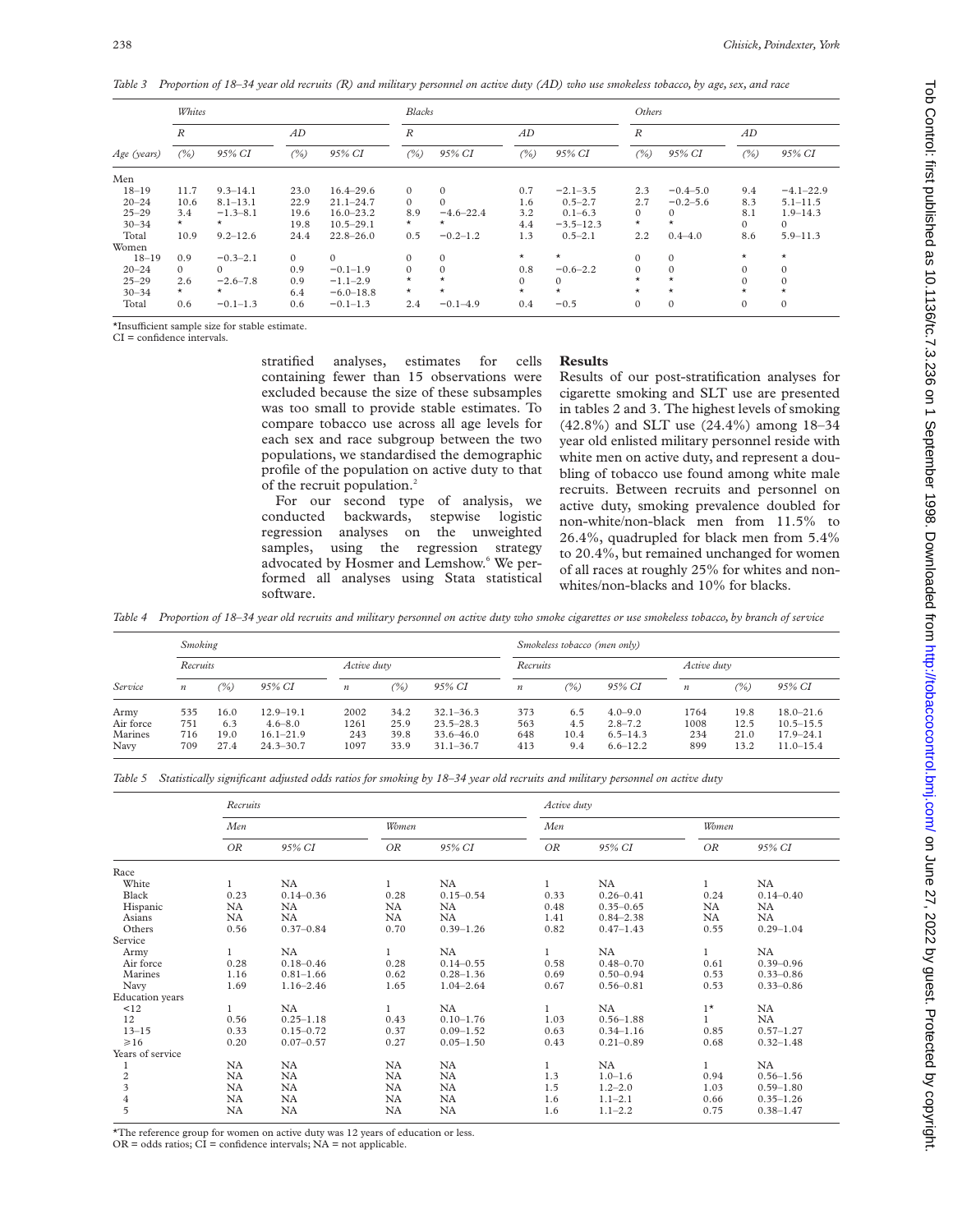*Table 6 Statistically significant adjusted odds ratios for smokeless tobacco use by 18–34 year old recruits and men on active duty*

|             | Recruits  |               | Active duty  |               |  |
|-------------|-----------|---------------|--------------|---------------|--|
|             | ΟR        | 95% CI        | ΟR           | 95% CI        |  |
| Race        |           |               |              |               |  |
| White       | 1         | NA            | 1            | NA.           |  |
| Black       | 0.02      | $0.00 - 0.15$ | 0.06         | $0.04 - 0.11$ |  |
| Hispanic    | NA        | NA            | 0.19         | $0.11 - 0.32$ |  |
| Asian       | NA.       | NA            | 0.33         | $0.13 - 0.83$ |  |
| Others      | 0.20      | $0.08 - 0.47$ | 0.78         | $0.40 - 1.52$ |  |
| Service     |           |               |              |               |  |
| Army        | 1         | NA            | $\mathbf{1}$ | NA.           |  |
| Air force   | 0.50      | $0.28 - 0.91$ | 0.36         | $0.28 - 0.45$ |  |
| Marines     | 1.92      | $1.13 - 3.26$ | 1.04         | $0.74 - 1.47$ |  |
| Navy        | 1.22      | $0.70 - 2.12$ | 0.53         | $0.42 - 0.67$ |  |
| Home region |           |               |              |               |  |
| New England | 1         | NA            | NA           | NA            |  |
| Midwest     | 3.09      | $1.3 - 7.2$   | NA           | NA            |  |
| Southwest   | 3.17      | $1.2 - 8.6$   | NA           | <b>NA</b>     |  |
| West coast  | 2.97      | $1.1 - 7.8$   | NA.          | <b>NA</b>     |  |
| Region 2    | 0.88      | $0.33 - 2.30$ | NA           | <b>NA</b>     |  |
| Region 4    | 1.89      | $0.83 - 4.31$ | NA           | <b>NA</b>     |  |
| Region 6    | 2.40      | $0.64 - 8.97$ | NA           | <b>NA</b>     |  |
| Region 8    | 1.17      | $0.23 - 6.08$ | NA           | NA            |  |
| Rank        |           |               |              |               |  |
| $E-1$       | NA        | NA            | 1            | <b>NA</b>     |  |
| $E-2$       | NA        | NA            | 0.57         | $0.27 - 1.24$ |  |
| $E-3$       | NA        | NA            | 0.51         | $0.25 - 1.03$ |  |
| $E-4$       | NA        | NA            | 0.41         | $0.20 - 0.82$ |  |
| $E-5$       | <b>NA</b> | NA            | 0.52         | $0.25 - 1.08$ |  |

 $OR = odds$  ratios;  $CI = confidence$  intervals;  $NA = not$  applicable.

SLT use quadrupled from 2.2% to 8.6% between recruit non-white/non-black men but remained unchanged, at near zero, for black men and for women of all races.

Tobacco use varied across branch of service (table 4). Navy personnel showed smaller gains in tobacco consumption between recruits and active duty than other military personnel.

Regression results for smoking (table 5) show that race is the only explanatory variable common to all four smoking models. Race is the only explanatory variable to stay in the smoking model for women on active duty.

Branch of service is retained as an explanatory variable in three of the four smoking models. For men, although navy recruits enter the service *more* likely to smoke than army recruits, and marine recruits are as likely as army recruits to smoke, sailors on active duty and marines are *less* likely to smoke than soldiers on active duty. In contrast, although both male air force recruits and personnel on active duty are less likely to smoke than their army counterparts, relatively more air force personnel on active duty smoke than air force recruits.

Among women, navy recruits are more likely, marine recruits are as likely, and air force recruits are less likely to smoke than army recruits. However, there is no difference in smoking prevalence across branch of service for personnel on active duty.

Where significant, higher education is associated with decreased smoking prevalence. Years of service on active duty is associated with increased smoking prevalence.

Table 6 shows SLT regression findings for men only because too few women used SLT to allow building SLT models for women. For both recruits and personnel on active duty, whites are much more likely to use SLT than other racial groups. Recruits from the midwest, southwest, and west coast are more likely to

use SLT than recruits from elsewhere in the United States. Comparing non-army with army personnel, relatively fewer service members on active duty use SLT than recruits.

#### **Discussion**

The chief limitation of this study is its cross-sectional design. As such, causal conclusions cannot be drawn from the associations uncovered in the results. Nonetheless, cross-sectional studies can suggest causal hypothesis that can be tested with other study designs.

Overall, results from this study suggest, but do not prove, that exposure to the military leads to dramatic increases in tobacco use by young enlisted men, but not women. Further, increases in tobacco use are more likely to be found in the army than in the other services and among whites than among minorities.

The striking differential in smoking prevalence between genders in personnel on active duty is particularly noteworthy because no such differential exits in military recruits or in civilian society. Achieving gender parity in smoking prevalence in American civilians, largely the result of reducing smoking prevalence in men, took more than 30 years of government-supported public education and marketing.7 Military service somehow appears to undo these gains in as few as five years.

However, when inspecting the data more closely across age groups, we do not see an increase in tobacco use with increasing age. This suggests that there may be strong secular changes in smoking prevalence in military personnel on active duty that cannot be dissected out in this cross-sectional study.

These findings present a challenge and an opportunity. The challenge is to find ways to curb the initiation of tobacco use in male enlisted personnel. The opportunity is to explore and understand what causes the differential appeal of tobacco consumption across gender, race, and branch of service among enlisted service members so that effective tobacco control strategies might be devised. Also, the issues explored in this research need to be studied in officer personnel as well. Curbing tobacco use among military personnel should be a high priority to DoD for societal, economic, and readiness reasons.

From the societal perspective, tobacco use is the single most preventable cause of premature death in the United States, accounting for roughly  $20\%$  of all deaths annually.<sup>8</sup> Many of these deaths follow costly, chronic, debilitating diseases, such as cardiovascular disease, respiratory illnesses, and various cancers that have been linked to tobacco use.<sup>9</sup> Because fewer than 4% of Americans die before age 35, smoking is *not* a major determinant of death between 17 and 35 years of age.<sup>10</sup> Thus, the military medical system is unlikely to be burdened with many of the long-term cost consequences of service members' tobacco use. Nonetheless, these costs ultimately will be borne by society, including both the civilian and the Department of Veterans Affairs healthcare systems. Currently, 1.6 million men and